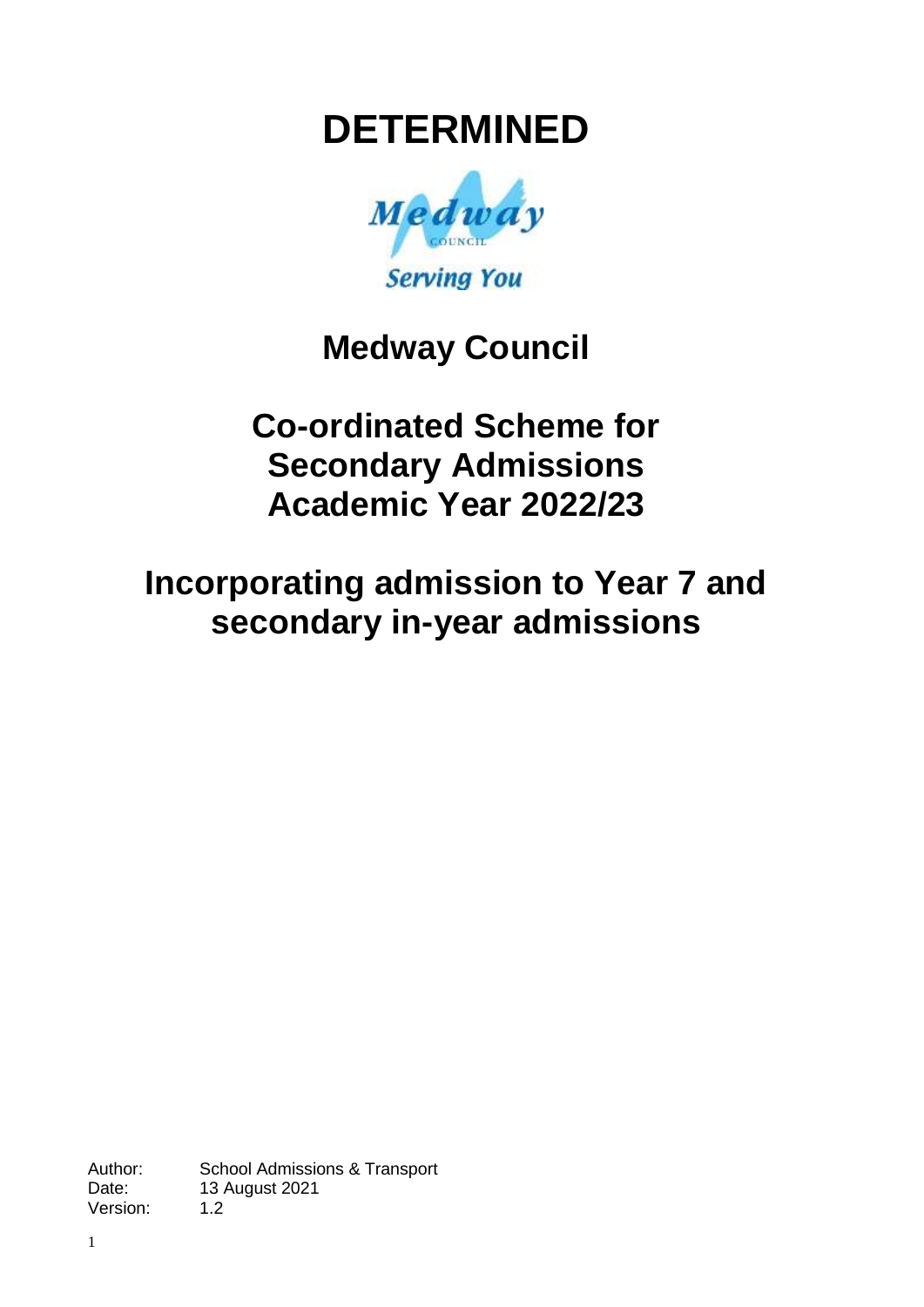#### **Table of Contents**

|                                                              | <b>Page Number</b> |
|--------------------------------------------------------------|--------------------|
| <b>Introduction / Background</b>                             |                    |
| Section 1 - Details of the Co-ordinated Admissions Scheme    |                    |
| for Secondary Admissions 2022/23                             |                    |
| + The key scheme dates                                       | $3 - 4$            |
| + The school application process                             | $5 - 7$            |
| + The Medway Test process                                    | $7 - 9$            |
| + The school allocation/offer process                        | $9 - 10$           |
| + The appeal and waiting list/reallocation processes         | 11                 |
| + The handling of late applications                          | 12                 |
| Section 2 - Over-subscription Criteria and Published         | $13 - 14$          |
| Admission Numbers for Medway secondary schools and           |                    |
| academies.                                                   |                    |
| Section 3 - Information regarding Secondary In-Year (casual) | 15                 |
| <b>Admissions and Fair Access Protocols</b>                  |                    |

#### **Contact Details**

School Admissions & Transport Medway Council, Gun Wharf, Dock Road, Chatham, ME4 4TR

Tel: 01634 331110

E-mail: [admissions@medway.gov.uk](mailto:kent.admissions@kent.gov.uk)

| <b>Version</b> | <b>Date</b>     | Type                               | <b>Author</b>                  |
|----------------|-----------------|------------------------------------|--------------------------------|
| 1.0            | 18 August 2020  | <b>Final Consultation Document</b> | School Admissions &            |
|                |                 |                                    | Transport                      |
| 1.0            | 21 January 2021 | <b>Final Determined</b>            | <b>School Admissions &amp;</b> |
|                |                 |                                    | Transport                      |
| 1.1            | 11 May 2021     | Determined - Updated               | <b>School Admissions &amp;</b> |
|                |                 |                                    | Transport                      |
| 1.2            | 13 August 2021  | Determined - Updated               | <b>School Admissions &amp;</b> |
|                |                 |                                    | Transport                      |

#### **Introduction / Background**

Each year, the Local Authority is required to draw up, consult on and determine:

 Co-ordinated admissions arrangements (schemes) for all schools/academies/UTCs in the Local Authority area for entry at the normal time of admission (Year R for infant and primary schools, Year 3 for junior schools and Year 7 for secondary schools. Please note that Medway UTC has opted out of co-ordination, as permitted by the Department for Education.

and

• The over-subscription criteria / arrangements for entry to those schools for which the Local Authority is the admission authority (Community and Voluntary Controlled schools).

The admission arrangements for Academies, Foundation and Voluntary Aided schools will be available from each school and to view on the Medway Council website at [https://www.medway.gov.uk/info/200163/apply\\_for\\_a\\_school\\_place/743/consultations\\_for\\_school](https://www.medway.gov.uk/info/200163/apply_for_a_school_place/743/consultations_for_school_admission_arrangements) admission arrangements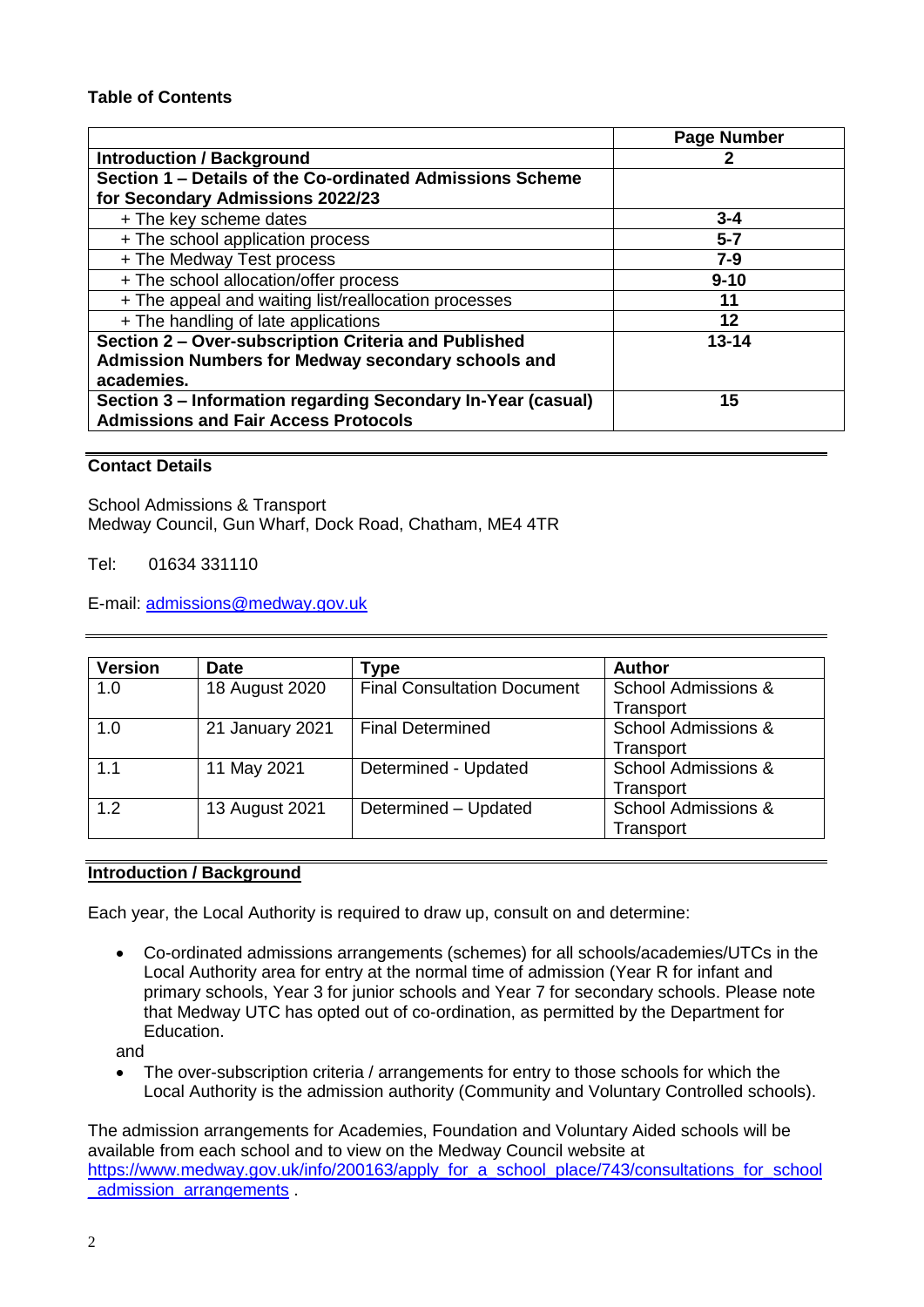#### **Section 1 – Details of the Co-ordinated Admissions Scheme for Secondary Admissions 2022/23**

**Secondary schools and academies - Year 7 applications are for children born between 1 September 2010 and 31 August 2011.**

# **The Key Scheme dates are:**

| <b>Key Action</b>                                   | <b>Scheme Date</b>                             |
|-----------------------------------------------------|------------------------------------------------|
| <b>Publication of information (composite</b>        | By Wednesday 19 May 2021                       |
| prospectus, Medway Test registration, etc.)         |                                                |
| <b>Registration for the Medway test opens</b>       | Tuesday 1 June 2021                            |
| <b>Closing date for Medway Test registration</b>    | Tuesday 29 June 2021                           |
| <b>Deadline for Medway Test Special</b>             | Monday 5 July 2021                             |
| <b>Arrangements requests from schools</b>           |                                                |
| <b>Special Arrangements Panel meeting and</b>       | By Friday 9 July 2021                          |
| decisions                                           |                                                |
| Deadline for 'late' Medway Test registration for    | Wednesday 21 July 2021                         |
| exceptional reasons (must be accompanied by         |                                                |
| written evidence confirming why it is late)         |                                                |
| <b>Publication of further secondary application</b> | By Monday 6 September 2021                     |
| information (flyers, etc.)                          |                                                |
|                                                     |                                                |
| Secondary school applications open                  | <b>Monday 6 September 2021</b>                 |
| Online applications open at 9am                     |                                                |
|                                                     |                                                |
| <b>Medway Test Date</b>                             | Tuesday 14 / Wednesday 15 September            |
| The Medway Test is for admission to Medway          | 2021                                           |
| grammar schools only.                               | (in schools for children in Medway             |
| For grammar schools in another Local Authority,     | primary/junior schools)                        |
| children must sit that local authority's test.      |                                                |
|                                                     | Saturday 18 & Sunday 19 September 2021         |
|                                                     | (In school on Saturday for Medway schools      |
|                                                     | that opt for Saturday testing. In test centres |
|                                                     | for children not attending Medway              |
|                                                     | primary/junior schools - one day, either       |
|                                                     | Saturday or Sunday, will be allocated)         |
| Assessment decisions notified to                    | Monday 4 October 2021                          |
| parents/carers                                      |                                                |
| <b>Deadline for receipt of Medway Test Review</b>   | Monday 11 October 2021                         |
| requests                                            |                                                |
|                                                     |                                                |
| Deadline for primary and junior schools to          | No later than 10am on                          |
| submit review work to the Council                   | Wednesday 13 October 2021                      |
|                                                     |                                                |
| <b>Medway Test Reviews and moderation</b>           | Thursday 14 / Friday 15 October 2021           |
|                                                     |                                                |
| Review decisions notified to parents/carers         | By Friday 22 October 2021                      |
|                                                     |                                                |
| <b>Closing date for secondary applications</b>      | No later than 5pm on                           |
| (Online and Secondary Common Application            | Sunday 31 October 2021                         |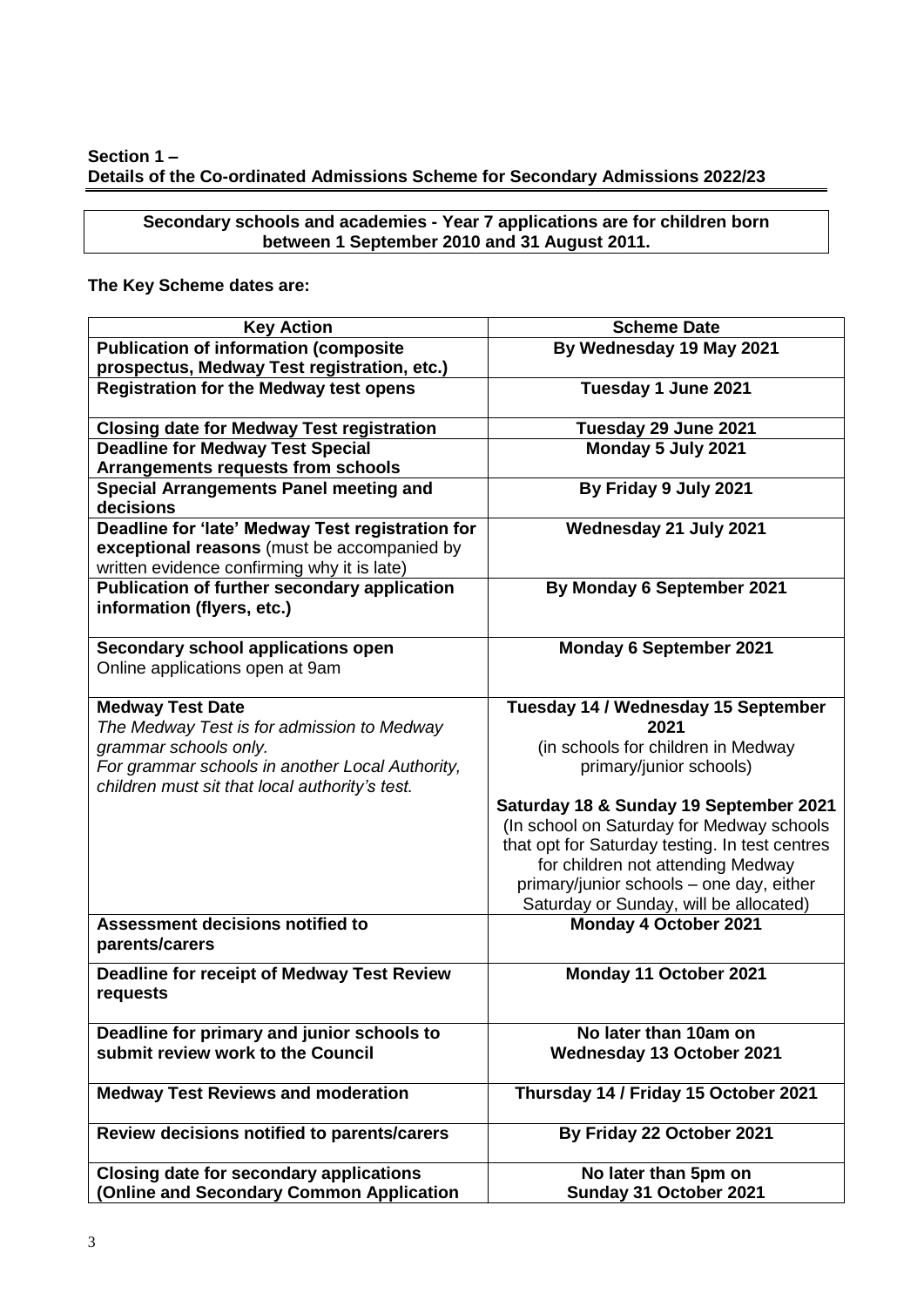| Forms (SCAFs)) - National Closing Date                                                                                                                                                  |                                       |
|-----------------------------------------------------------------------------------------------------------------------------------------------------------------------------------------|---------------------------------------|
| Deadline for 'late' school applications for                                                                                                                                             | No later than 5pm on                  |
| exceptional reasons to be considered 'on-time'                                                                                                                                          | Monday 15 November 2021               |
| First Inter-LA data exchange undertaken                                                                                                                                                 | From Monday 22 November 2021          |
| Indication of preference/applicant numbers<br>made available to all Medway secondary<br>schools                                                                                         | By Monday 20 December 2021            |
| <b>Ranking lists provided to all secondary</b><br>schools (including all application detail) for<br>prioritising against their over-subscription<br>criteria and necessary checks, etc. | By Monday 3 January 2022              |
| <b>Finalised ranked list submitted to the Council</b>                                                                                                                                   | No later 5pm on                       |
| by all secondary schools                                                                                                                                                                | Monday 17 January 2022                |
| Ranked lists submitted, checked and verified<br>in the admissions database.                                                                                                             | By Wednesday 19 January 2022          |
| Council to run the algorithm to determine the<br>allocation of places                                                                                                                   | By Monday 24 January 2022             |
| Inter-LA data exchange undertaken for offers                                                                                                                                            | Approx. 26 January to 9 February 2022 |
| Details of pupils being offered sent to all<br><b>Medway secondary schools</b>                                                                                                          | By Monday 21 February 2022            |
| Offer e-mails and letters sent to parents/carers<br><b>National Offer Day</b>                                                                                                           | Tuesday 1 March 2022                  |
| Schools send out welcome letters                                                                                                                                                        | Not before Monday 7 March 2022        |
| Places must be accepted/refused and requests<br>to go on a waiting list and appeals must be<br>submitted                                                                                | By Wednesday 30 March 2022            |
| The Council re-allocates any places that have                                                                                                                                           | From w/c Monday 18 April 2022         |
| become available to those who have asked to                                                                                                                                             | until                                 |
| go on the waiting lists for each school                                                                                                                                                 | Friday 30 December 2022               |

In addition this scheme also:

- Allows for Supplementary Information Forms (SIFs) to be returned directly to schools by the closing date for applications to assist in the ranking of applicants against the schools over-subscription criteria.
- Confirms that after 18 April 2022, the Council considers applicants through the waiting list / In-Year procedures. Vacant places will be re-allocated (offered), in accordance with individual school's oversubscription criteria, to children who have requested to be placed on the waiting list. Waiting lists will be held by the Council on behalf of the admissions authority for the school(s) until 30 December 2022.

The Council expects that all schools/academies/UTC's and admissions authorities engaged in the sharing of admissions data will manage personal information in accordance with GDPR requirements.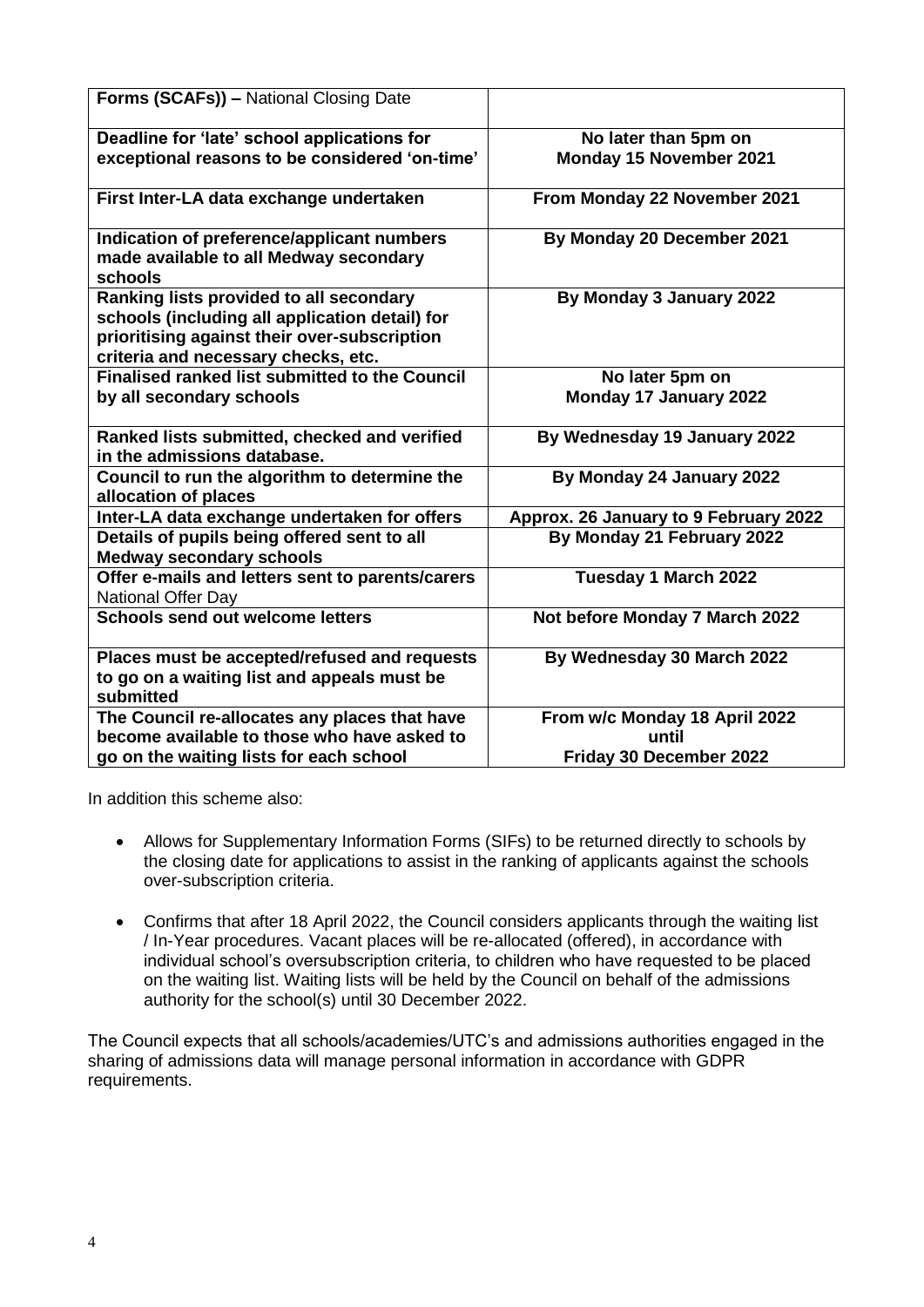# **The school application process**

#### **All relevant dates for the following procedures are detailed in the 'Key Scheme Dates' table above**

1.

Medway resident parents/carers can apply for their child's school place either online at [www.medway.gov.uk/onlineadmissions](http://www.medway.gov.uk/onlineadmissions) or using a paper application form (SCAF), which can be collected from Medway Council's office at Gun Wharf, Dock Road, Chatham, ME4 4TR.

#### **The Council can only accept one application for each child. Only one of the above methods can be used, not both.**

If more than one application is received, the parent/carer will be contacted to agree which application is to be used. Until this is agreed none of the applications for that child can be processed.

2.

Online applications, SCAFs and supporting publications will:

- (a) Allow **Medway resident parents/carers to express up to six preferences** in priority order. Preferences can be expressed for Medway and non-Medway schools (except special or independent schools). *Parents/carers must complete the application for their home Local Authority (i.e. the LA where they live)*
- (b) Allow parents/carers to give reasons for each preference, including details of any siblings that attend the school at the time of application and will still be on roll at the preferred school at the time of the applicant child's admission.
- (c) Explain that parents/carers will receive the offer of one school place only and that a place will be offered at the highest ranked preference, for which their child is eligible and where there is a place available, or if a place cannot be offered at a school named on the form, a place will be offered at the nearest appropriate school with a vacancy.
- (d) Specify the closing date for applications and where paper SCAFs must be returned to, in accordance with paragraph 8.

# 3.

The Council will make appropriate arrangements to ensure:

- (a) That the online admissions website is readily accessible to all Medway resident parents/carers who wish to apply using this method.
- (b) The paper applications are readily available to be collected from Medway Council's office at Gun Wharf, Dock Road, Chatham, ME4 4TR.
- (c) A Digital Information Guide (composite prospectus) of all Medway secondary schools and academies along with details how the admissions process works is readily available on the Medway Council website to read/download/print and hardcopies of which will be available upon request for collection from Medway Council's Office at Gun Wharf (see above address).

4.

Only preferences expressed on a submitted online application or paper SCAF are valid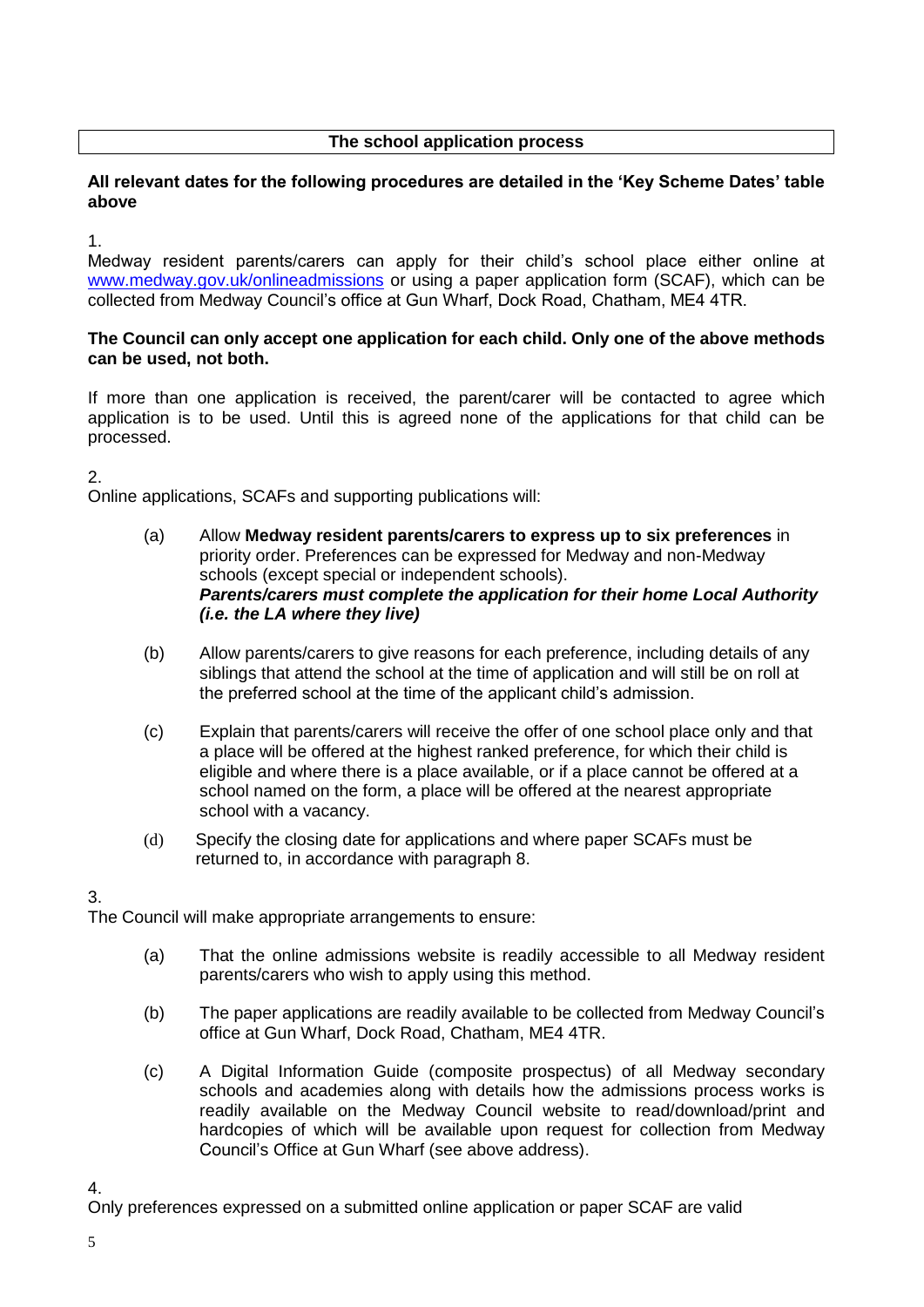### applications.

# 5.

# **Supplementary Information forms (SIFs)**

A school/academy can ask parents/carers, who wish to express it as a preference, to provide additional information on a Supplementary Information Form (SIF) only where the additional information is required to apply its over-subscription criteria to the application.

Where a SIF is required it must be requested direct from the school/academy or will be available via the Council's website as part of the relevant schools/academies published admission arrangements.

# **SIFs must be returned to the relevant school/academy by the closing date for applications.**

All schools/academies that use SIFs must include the proposed form in their consultation document with other admissions authorities, including the Council, and in their published admission arrangements.

#### 6.

Completion of a school/academy's Supplementary Information Form only does not constitute a valid application.

#### **The school/academy must be named on the parent/carer's application through their home local authority.**

#### 7.

Applications must be submitted online or paper SCAFs returned to Medway Council by the closing date.

#### **NB: After the closing date no changes of preference can be permitted, except in exceptional circumstances.**

8.

To help the Council ensure that everyone who needs to makes an application has done so, primary/junior schools may ask parents/carers for a note of their online application reference, or – if they have concerns – may ask School Admissions & Transport to check whether an online application has been submitted.

#### **No preference information will be disclosed to the primary/junior schools, as this information is between parents/carers and the Council.**

9.

The Council will co-ordinate the allocation of places and works in partnership with own admission authority schools/academies to determine which applicants are to be offered a place at their school/academy.

The Council will only make the final decision about the offer or refusal of a place at a named preference where:

- (a) an applicant can be offered a place at more than one preference;
- (b) an applicant cannot be offered a place at any named preference and therefore has to be allocated a place at the nearest appropriate school to the home address.

**Medway operate an 'Equal Preference' scheme. This means that all preferences are considered equally and the order of preference is between parents/carers and the Council. The Council will look to offer a place at the highest named preference for which the child is eligible and where a place is available.**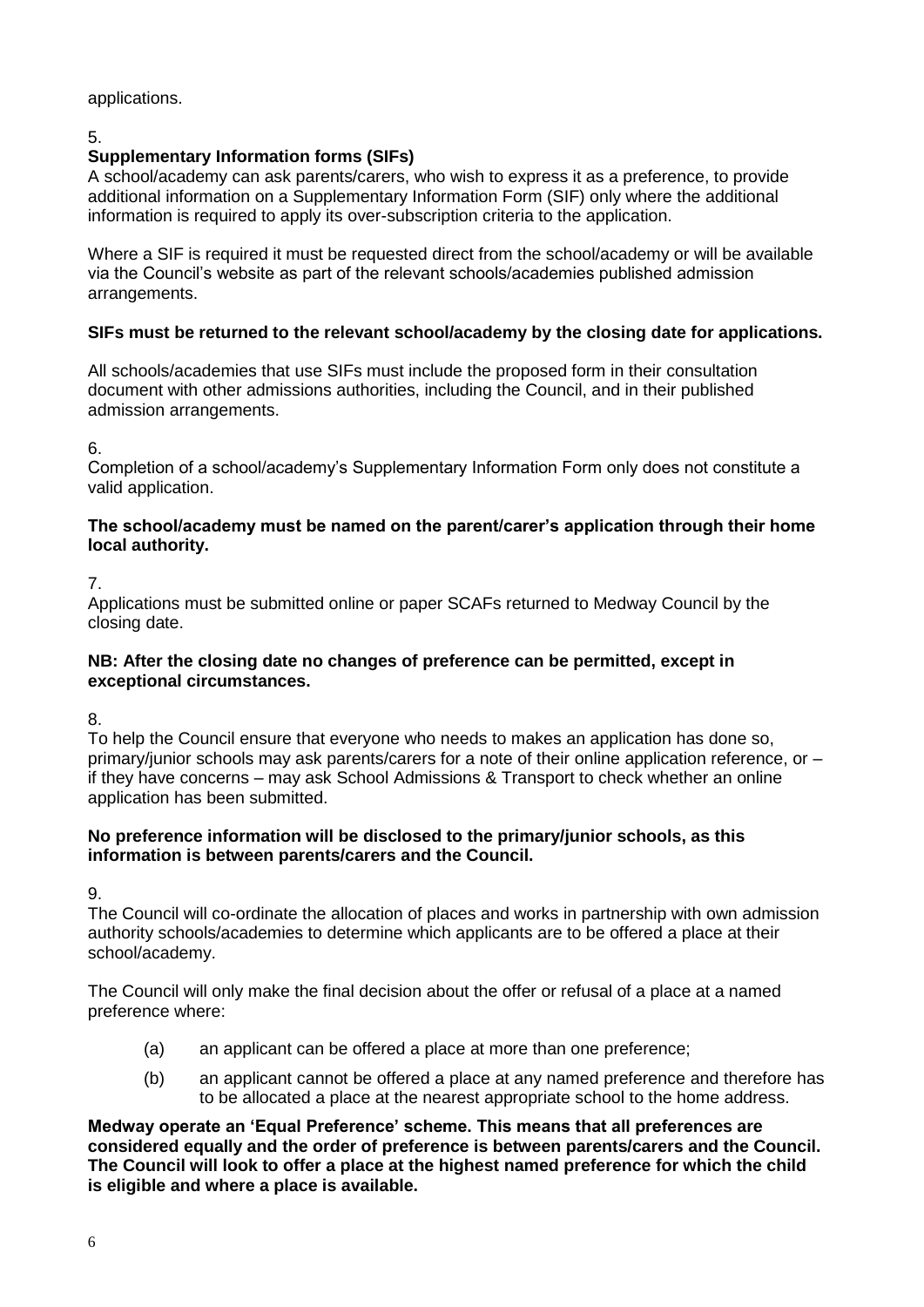The Council will allocate places in accordance with paragraph 23.

# **Crown Servants:**

For children of crown service personnel the usual protocols will apply, but a future address will be accepted and a place sought in advance of residency as long as the application is accompanied by an official confirmation of the posting, future address and date of posting (as defined in the School Admissions Code).

#### **The Medway Test process**

#### **All relevant dates for the following procedures are detailed in the 'Key Scheme Dates' table above**

10.

The Medway schools that require children to sit the Medway Test are listed below. The entry requirement for these schools is to be assessed as grammar via the Medway Test:

| Holcombe Grammar School                 | Rainham Mark Grammar School                 |
|-----------------------------------------|---------------------------------------------|
| <b>Chatham Grammar School for Girls</b> | Sir Joseph Williamson's Mathematical School |
| Fort Pitt Grammar School                | The Rochester Grammar School                |

In addition, The Howard School will also provide places for boys assessed as grammar and boys will be placed into the grammar stream after places have been allocated.

#### **NB:**

**The Medway Test is for admission to Medway grammar schools only and the Kent Test is for admission to Kent grammar schools only.** 

**The results of either test are not transferable between authorities, although individual schools/academies may determine to accept the test assessment from another authority as part of their published admission arrangements.**

11.

Parents/carers wishing their children to sit the Medway Test are required to register with Medway Council during the registration period, as detailed above.

Each Medway primary/junior school will be asked to decide on the individual testing arrangements for their school (including the test day(s) and venue).

Medway Council will make all necessary arrangements to administer the Medway Test in accordance with the school's decision.

#### **Access/Special arrangements for the Medway Test**

Parents/carers must discuss with the school about requesting access or special arrangements.

Requests can **only** be considered if requested by the child's current school. Parents/carers cannot submit a request directly.

All requests will be considered by a panel of educationalists who will decide what arrangements may be awarded. **The decision of the panel is final.**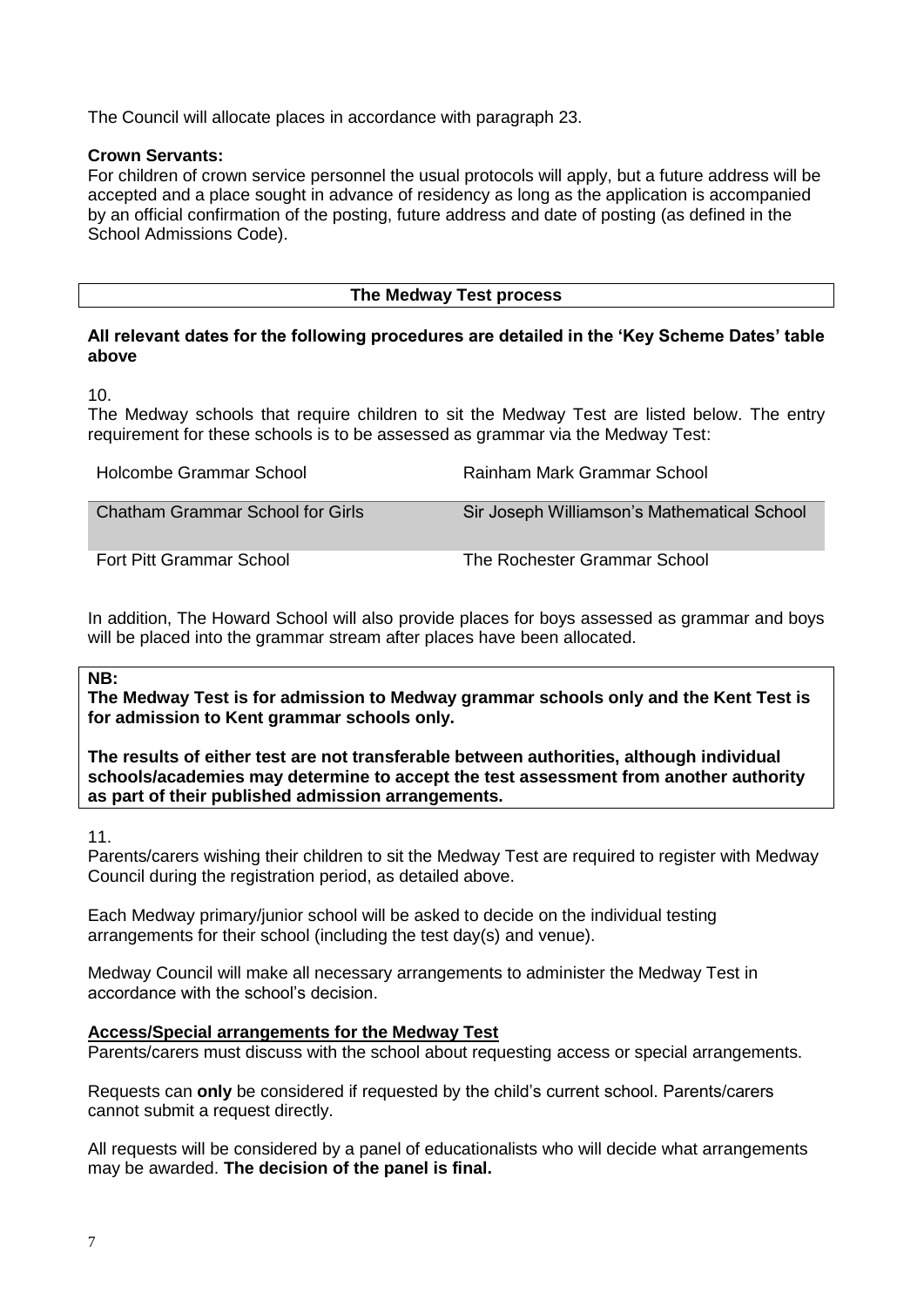#### **Any access/special arrangements request received after the date shown in the above Key scheme dates table may not be processed.**

### 12.

Late registrations to sit the Medway Test will only be allowed in exceptional circumstances\* (e.g. serious illness, bereavement, late move to the area, etc.). A letter explaining the reasons for the late registration must accompany any late registration request.

#### **Late registrations for exceptional circumstances and for families who have just moved into the area will be accepted up until the deadline date of late registrations shown in the Key scheme dates table.**

\*The decision on whether a reason for late registration is acceptable will be at the discretion of the School Admissions & Transport Management Team.

#### 13.

The Medway Test comprises of three papers. These are:

- English (extended writing task)
- Mathematics
- Verbal Reasoning

#### 14.

Children unable to sit the Medway Test on the scheduled date(s) due to illness should provide a medical certificate to School Admissions & Transport and **may** be offered an alternative date to sit the test. There is no guarantee that an alternative date will be available.

15.

Once all three papers have been marked, the raw scores are converted to standardised scores based on the child's date of birth. These standardised scores are weighted to reflect the child's age when they sat the test.

A minimum total weighted score to be assessed as grammar is set each year.

The formula used to determine the total weighted score for each child is:

Standardised Extended Writing score x 2 plus Standardised Mathematics score x 2 plus Standardised Verbal reasoning score

This minimum score is set at the 23<sup>rd</sup> percentile of the Medway cohort (i.e. Year 6 children attending a Medway maintained school) based on school census data.

Pupils from out of area and/or attending a Medway independent school who achieve the minimum score or above will also be assessed as grammar.

16.

Medway Test assessment decisions will be notified to **all** parents/carers who registered their child for testing on the determined date.

17.

Where a child does not achieve the minimum score required, parents/carers can ask for the assessment decision to be reconsidered at an academic review.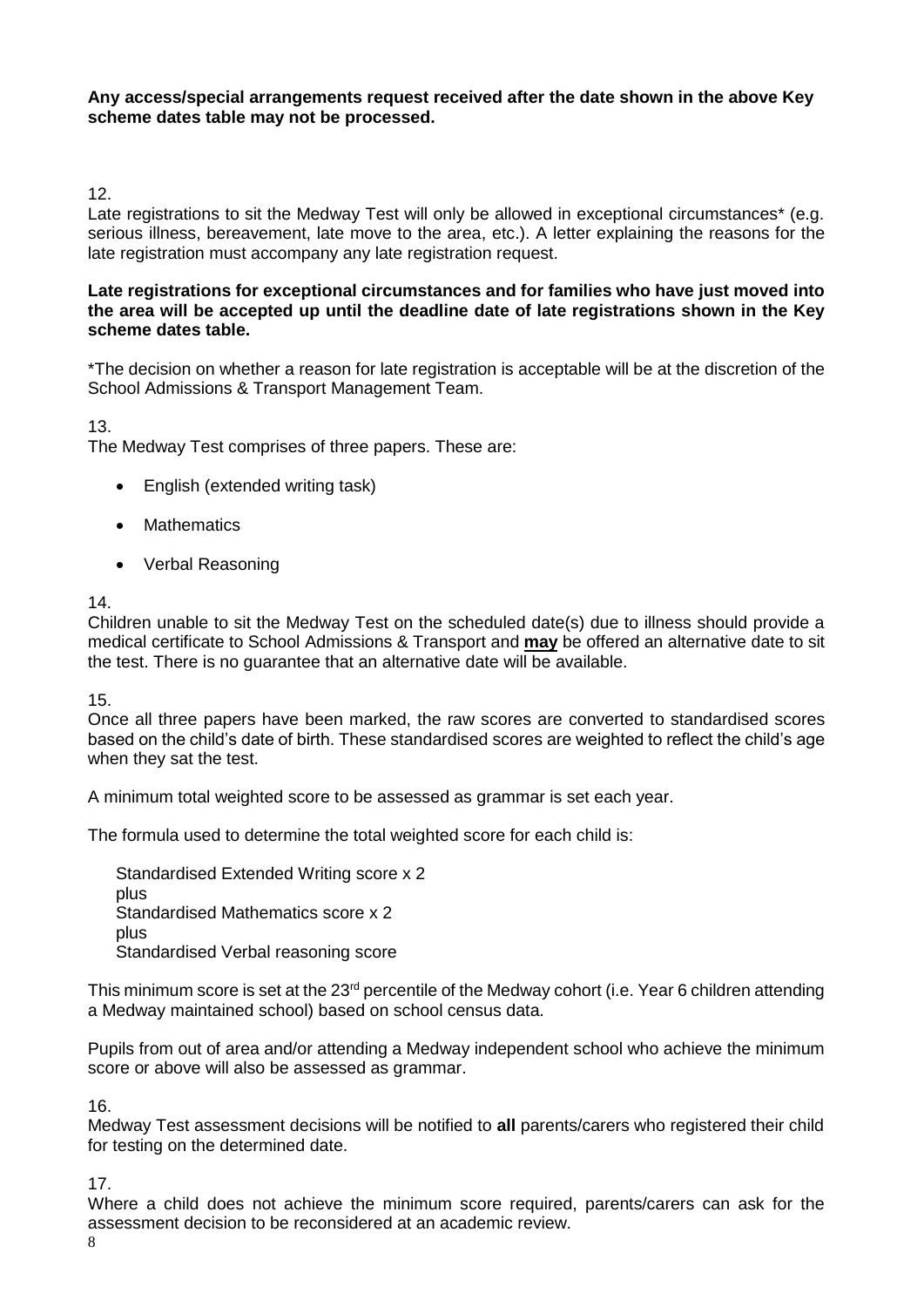For each review case, samples of work from the last two terms of Year 5 (Spring Break to July) and the first term of Year 6 (September to date of review request) will be requested from the child's current school in the following areas:

- English
- Mathematics (including problem solving and reasoning)
- Science (including investigation)
- Humanities/topic work/curricular books illustrating independent writing
- Reading (including guided reading, reading journals, cross curricular reading response to text and/or comprehension etc.)

Review requests will be considered by review panels, which are made up of senior representatives from Medway grammar schools and Medway primary/junior schools.

The review process will identify a number of children (**up to 2%** of the Medway cohort) who will then be assessed as grammar based on the standard of the work presented.

18.

If they wish to request a review, parents/carers **must** submit the request (in the manner advised along with the assessment decision) and it **must be received** by School Admissions & Transport by the deadline date.

Primary/junior schools will be requested to submit review work by 10am on the published date.

19.

Review decisions will be notified to parents/carers by the published date.

#### **The school allocation/offer process**

#### **All relevant dates for the following procedures are detailed in the 'Key Scheme Dates' table above**

#### 20.

The Council will provide all Medway secondary schools/academies with an indication of the number of preferences expressed for them (these figures may not be the final preferences). Any necessary inter-LA data exchange will have been completed prior to provision of this data.

#### **Schools/academies will only be advised the number of each preference (1st - 6 th) and not any pupil specific data.**

Also by this date the Council will provide Medway primary/junior schools with a full list of their pupils who have applied for Year 7 places.

#### 21.

The Council will advise all Medway secondary schools/academies of the full details of all valid applications for their schools to enable them to undertake the relevant checks (sibling links, etc.) and to prioritise against their over-subscription criteria. **This is known as 'the ranking list'**.

#### **This data will not include which preference the school/academy has been named, as this is not relevant to the application of oversubscription criteria.**

The Council will have already undertaken distancing for all applicants to all schools. Any issues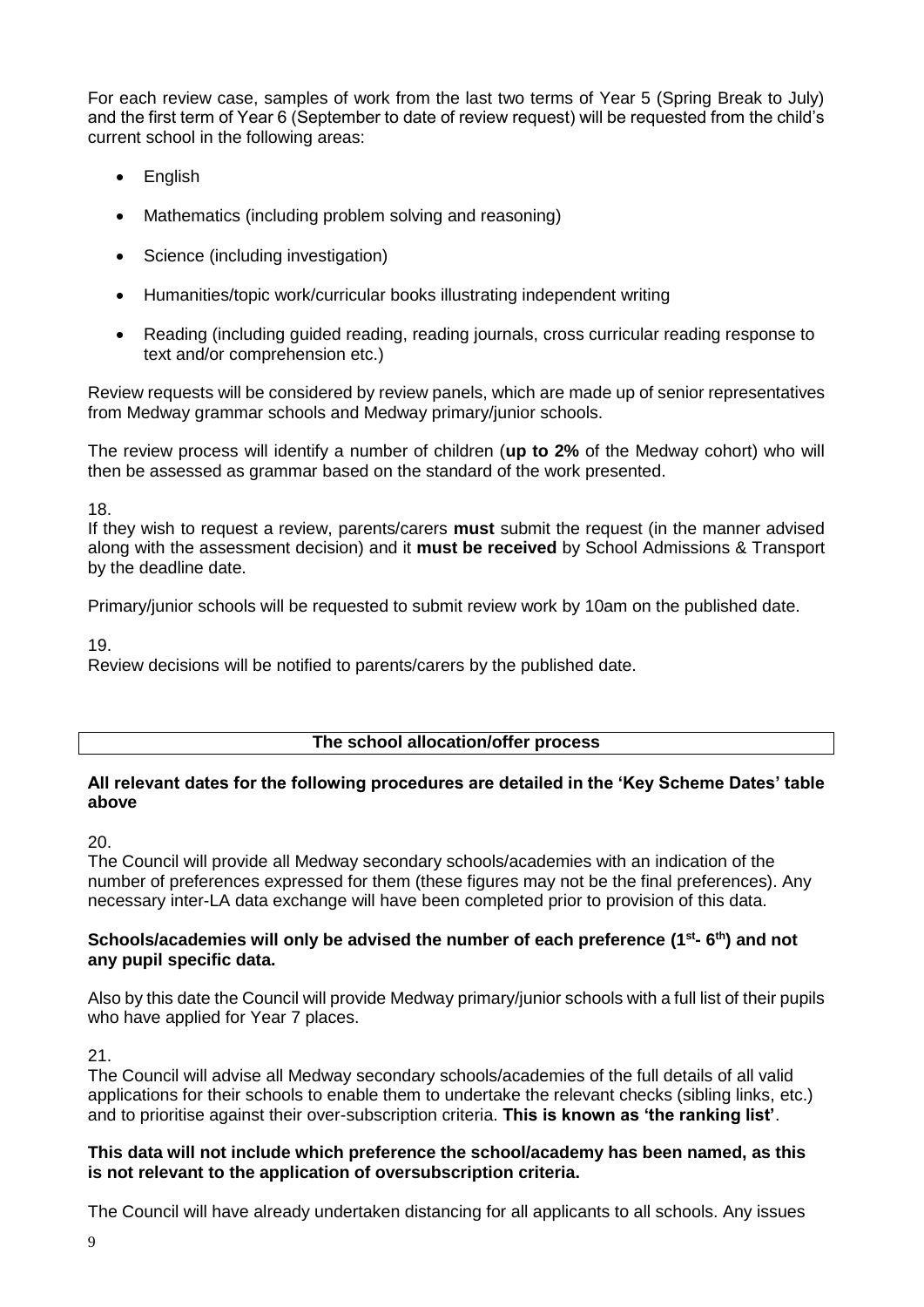arising from these checks must be reported to School Admissions & Transport **no later than 5pm on Monday 17 January 2022.**

Only children who appear on the ranking list can be considered for places on the relevant offer day. No child can be added to the ranking list by the school/academy for any reason.

Ranking lists will be available to schools/academies via secure means to comply with data protection and information governance procedures.

22.

All Medway secondary schools/academies **must** submit completed ranking lists, ranked in priority order in accordance with their over-subscription criteria, to the Council by the date specified above for consideration in the allocation process.

Any school/academy that offers governors places or operates banding must clearly identify and rank eligible applicants appropriately.

Completed ranking list must be submitted securely to comply with data protection and information governance procedures.

23.

The Council will check and verify all completed ranking lists in the admissions database and run the algorithm to determine the allocation of places:

- Where the child is eligible for a place at only one of the named schools, that school will be offered
- Where the child is eligible for a place at two or more of the named schools, they will be offered a place at whichever of these is the highest available preference
- Where the child is not eligible for a place at any of the named schools, a place will be allocated at the nearest appropriate school with a vacancy

24.

The Council will inform secondary schools/academies of the pupils who will be offered places at their school and inform primary/junior schools of the destinations of their Year 6 pupils.

By the date specified above Medway Council will have completed any data exchange with other local authorities to cover situations where a Medway resident has named a school outside Medway, or a parent living outside Medway has named a Medway school.

Offer and destination details will be sent via secure means to comply with data protection and information governance procedures.

25.

On the offer day determined above, the Council will notify details of the school/academy being offered to all **Medway resident applicants**. The offer details will include the name of the school offered, the basic reasons why any other school named was refused and will extend the right of appeal to any named school that was not offered.

Medway Council will also make available all the information regarding the next steps for parents/carers (including acceptance/refusal of the place offered, waiting list and appeal request).

Schools/academies can send out their welcome information no earlier than the date shown above. This is to ensure that parents/carers have received their formal offer from the Council ahead of receiving any information from the relevant school/academy.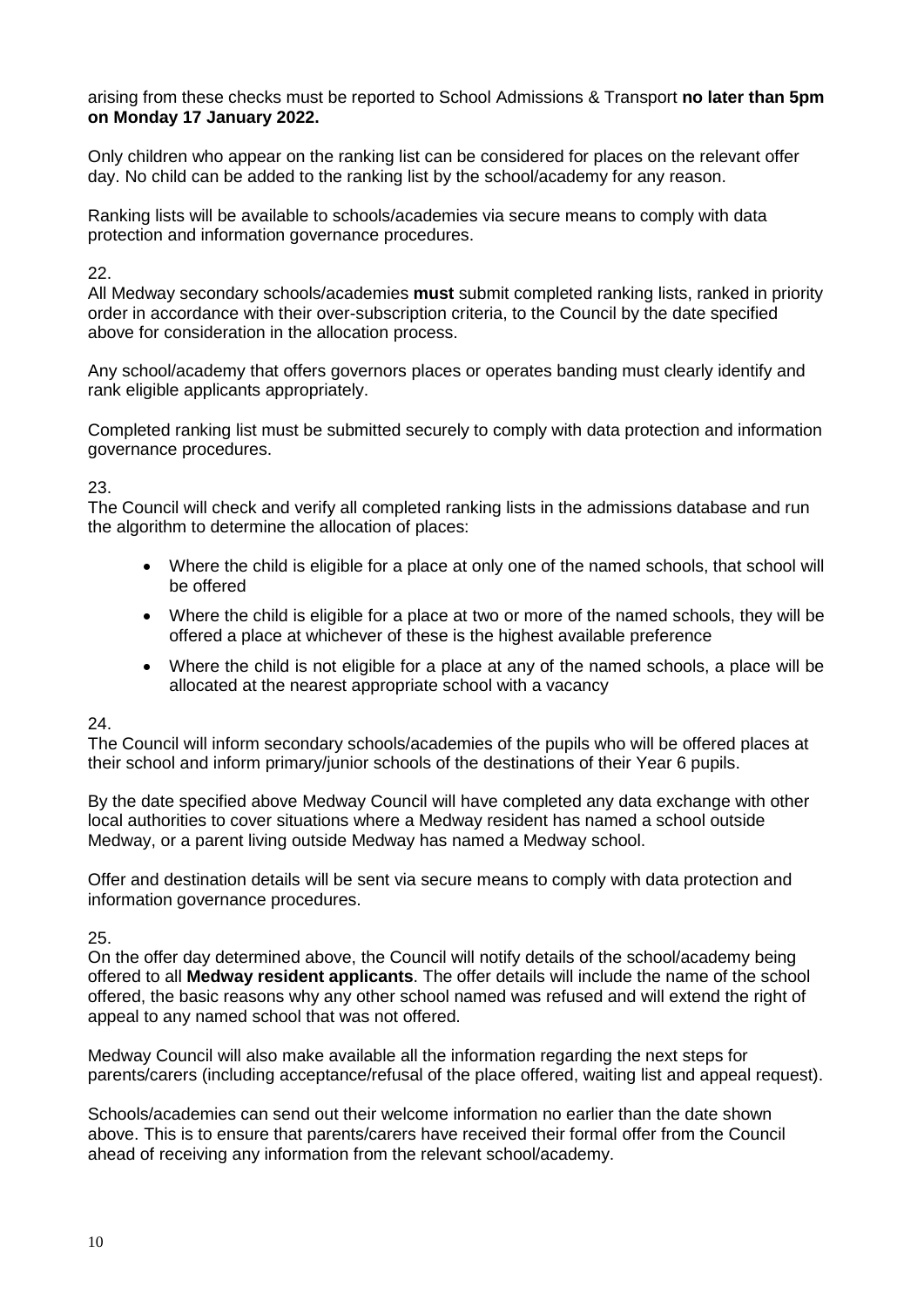# **The appeal and waiting list/reallocation processes**

#### **All relevant dates for the following procedures are detailed in the 'Key Scheme Dates' table above**

26.

#### **Acceptance/Refusal:**

By the deadline date for acceptance/refusal of places, parents/carers must inform the school offered whether they wish to accept or refuse the place offered on offer day.

Parents/carers will be notified the process for how to do this at the time of the school offer*.*

#### **Waiting Lists:**

Parents/carers must submit requests to be included on a school's waiting list by this date.

Requests must be submitted to the Council and parents/carers can ask to be considered on the waiting list for any Medway school (it is not limited to those originally named on the application form).

The only exception is that a child cannot be considered on the waiting list for a Medway grammar school if they have not been assessed as grammar under the Medway Test procedures.

Parents/carers will be notified the process for how to do this at the time of the school offer.

#### **Appeals:**

Parents/carers must submit any appeal request by this date. At this stage parents/carers can only appeal for the schools that they originally named on their application form.

Parents/carers will be notified the process for how to do this at the time of the school offer.

Appeal requests must be made in writing and any appeal requests for Academies, Foundation and VA schools must be lodged with the Clerk of the Appeal Panel c/o the relevant school/academy.

#### 27.

From the date specified in the above table and up until the final date specified, the Council will undertake the reallocation of any vacant places for all schools/academies.

Only children who have requested to be place on the waiting list for a school/academy can be considered for vacant places at this time.

All waiting list requests will be treated equally against the schools over-subscription criteria, regardless of whether the school was originally named as a preference.

#### 28.

#### **Waiting Lists**

Parents/carers may ask for their child's name to be kept on a waiting list should places become available for the duration of the reallocation period.

- If a school requested on the waiting list form for the first time is unable to offer a place at reallocation, the parents/carers will also have the right of appeal for that school.
- After the 'Council waiting list' has closed, parents/carers must re-apply for places under the Casual (In-Year) admission procedures
- Waiting lists will be held in accordance with the published over-subscription criteria for the school and not according to how long the child's name has been on the list.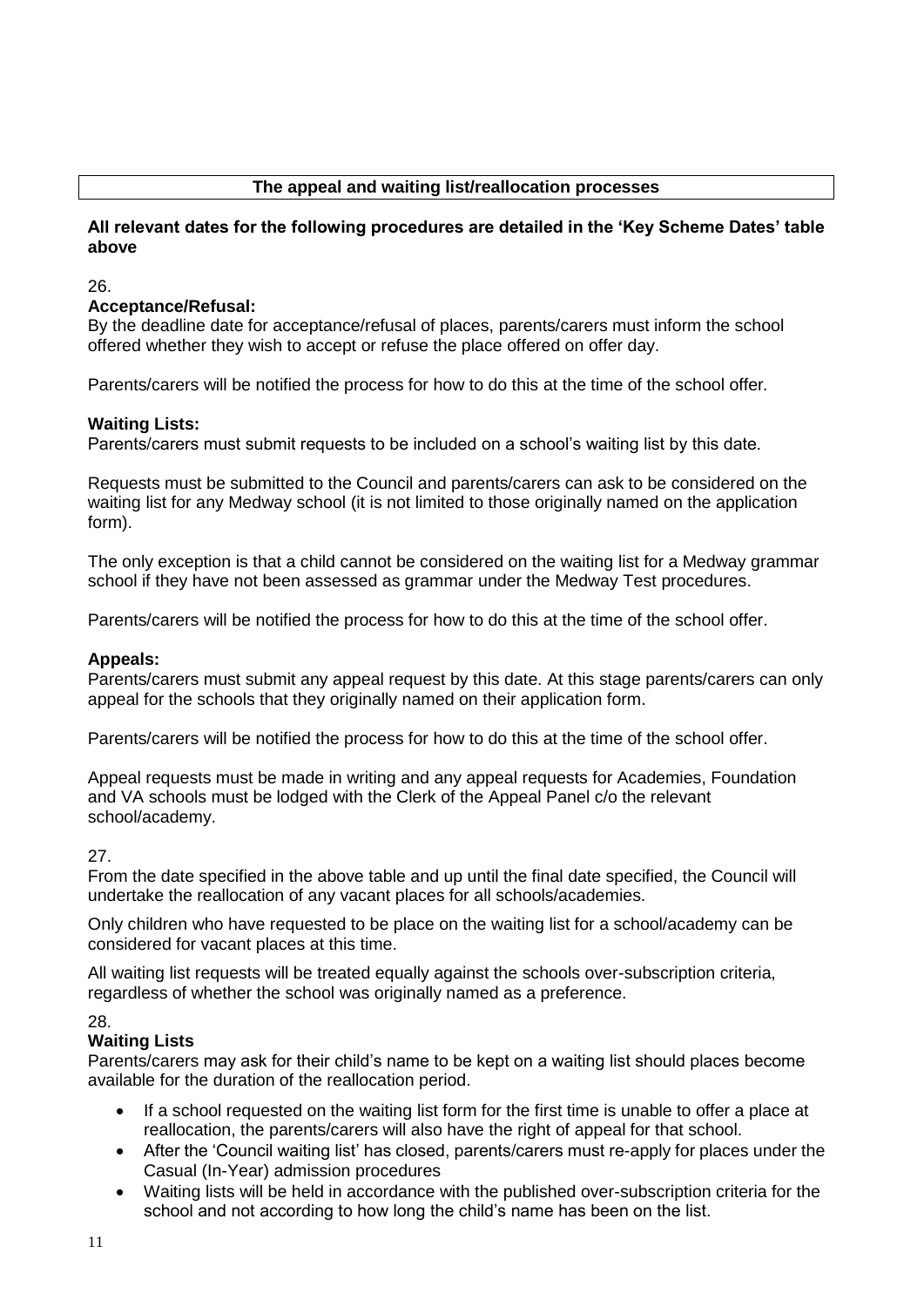- Any place that becomes available must be offered to the next child on the waiting list, who has the highest eligibility under the published oversubscription criteria.
- **If a place can be offered from the waiting lists, any other offer being held will be withdrawn.**

#### **The handling of late applications**

29.

As far as reasonably practicable, applications for places in the normal admissions round that are received late for a good reason will be accepted to be processed as on time, provided they are received by the Council **no later than 5pm on Monday 15 November 2021.**

Such applications must be accompanied by a written explanation of the reasons for late submission. Only exceptional circumstances, which may include serious illness, bereavement or a late move to the area, can be considered.

Late applications received from families that have just moved into the area must be accompanied by sufficient proof of move. This can be a copy of a signed tenancy agreement, exchange of contracts or completion documents.

#### **The decision on whether a reason for late application is acceptable will be at the discretion of the School Admissions & Transport Management Team.**

For situations where it is decided that the reason for late submission is not exceptional and for ALL applications received after this date, the application will be held pending until after allocation on the stated offer date and will be processed as part of the ongoing reallocation of vacant places as defined above.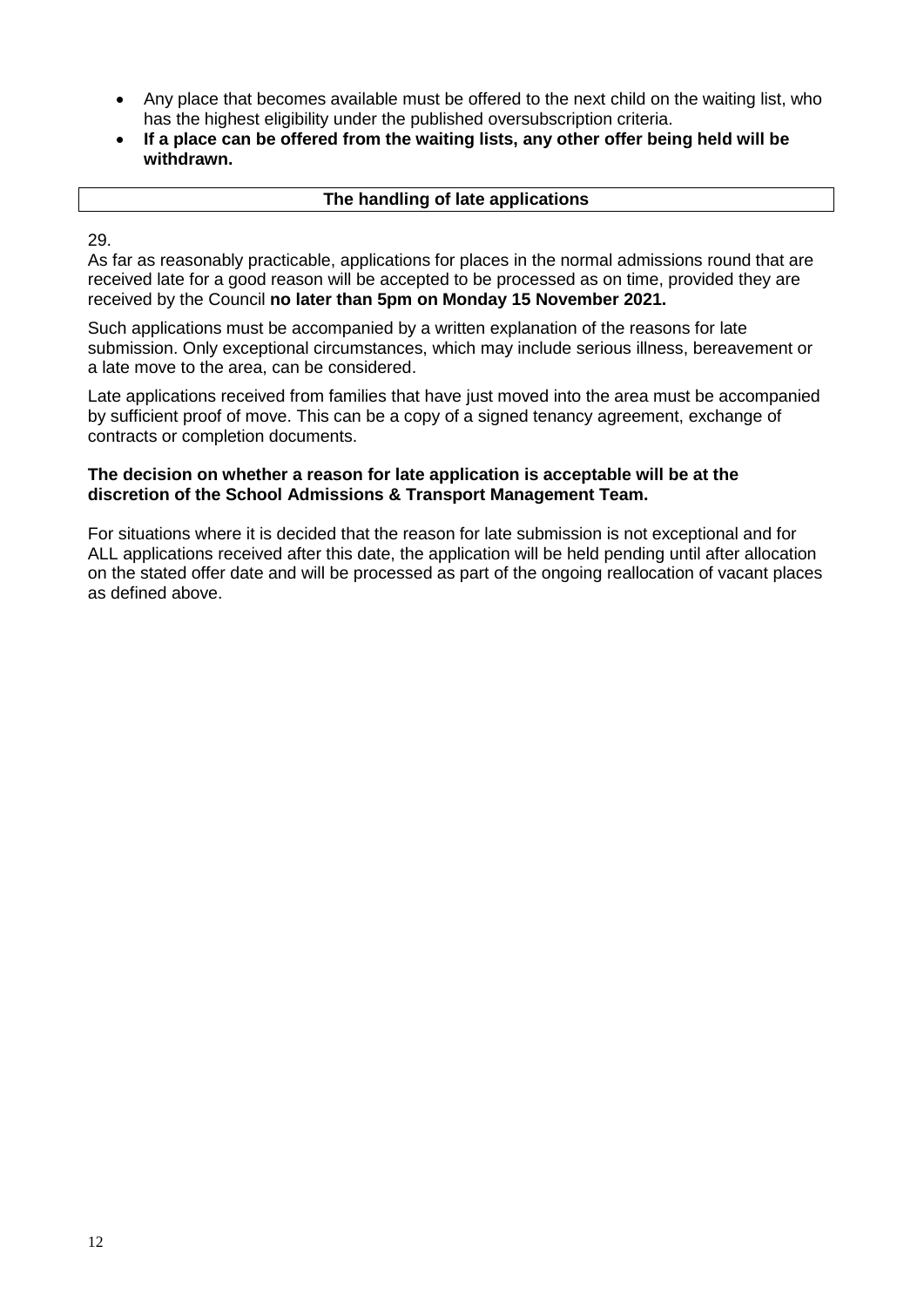#### **Section 2 – Over-subscription Criteria and Published Admission Numbers for Medway secondary schools and academies.**

All Medway secondary schools and academies are their own admission authority and, as such, are responsible for the consultation and determination of their own admission arrangements, oversubscription criteria and published admission numbers.

Medway Council has no responsibility in the setting of individual admission arrangements, oversubscription criteria or published admission numbers for any Medway secondary school, academy.

#### **All Medway schools and academies must comply with the provisions of the Council published co-ordinated admission scheme.**

Please note that Medway UTC have opted out of co-ordination, as permitted by the Department for Education.

Before the application of oversubscription criteria, children with an Education, Health and Care Plan which names the school will be admitted. As a result of this, the published admissions number will be reduced accordingly.

#### **Definitions and Notes**

#### *Where a Medway secondary school or academy has not clearly defined any of its oversubscription criteria the following definition is to be used.*

#### **Looked after children/Previously looked after children:**

A 'looked after child' or a child who was previously looked after but immediately after being looked after became subject to an adoption, child arrangements, or special quardianship order\* including those who appear to Medway Council to have been in state care outside of England and ceased to be in state care as a result of being adopted.

A looked after child is a child who is (a) in the care of a local authority, or (b) being provided with accommodation by a local authority in the exercise of their social services functions (see the definition in Section 22(1) of the Children Act 1989).

\*An adoption order is an order under the Adoption Act 1976 (see Section 12 adoption orders) and children who were adopted under the Adoption and Children Act 2002 (see Section 46 adoption orders). A 'child arrangements order' is an order settling the arrangements to be made as to the person with whom the child is to live under Section 8 of the Children Act 1989 as amended by Section 14 of the Children and Families Act 2014. Section 14A of the Children Act 1989 defines a 'special guardianship order' as an order appointing one or more individuals to be a child's special guardian (or special guardians).

*Medway Council may require a copy of the adoption order / child arrangements order / special guardianship order to validate the application of this criterion.*

#### **Sibling:**

Sibling means children who live as brother/sister in the same house and includes natural siblings, adopted siblings, foster siblings and step siblings.

Extended family, for example cousins, living in the same house do not qualify as siblings.

**The sibling must be attending the named school at the time of application and at the time the younger child would start (September 2022).**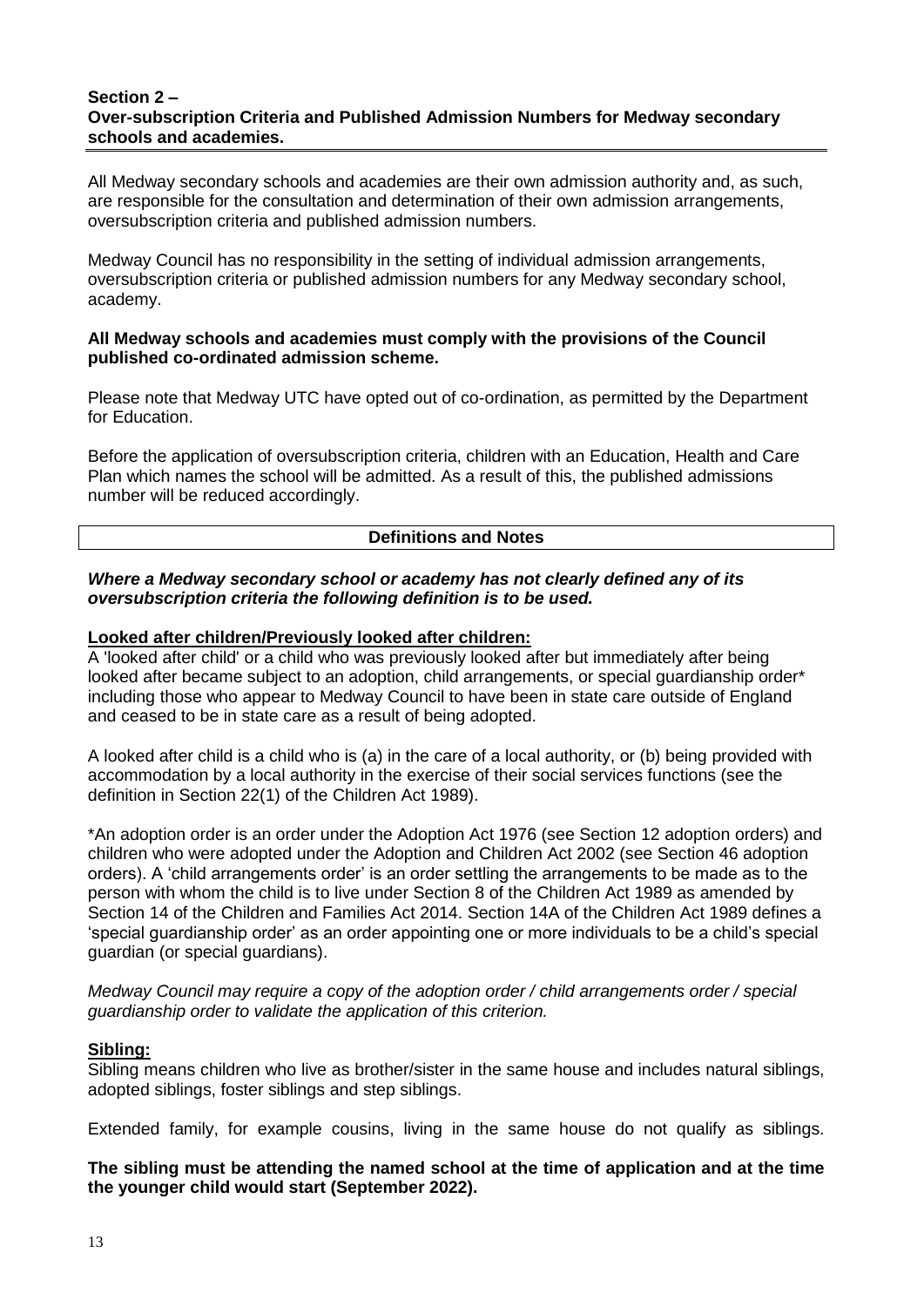#### **Medical/health reasons:**

Medical evidence from a medical practitioner (GP or Consultant) must be provided to the school/academy at the time of application. This evidence must demonstrate a specific link between the child's medical conditions and needs and how the named school can meet these needs.

#### **Distance:**

#### **All distances and routes calculated are for the purposes of prioritising the application for admissions only and there is no expectation that a child should use this to walk to school.**

Distances and routes calculated will represent the shortest route to school from the child's home address using roads and paths that are known to the graphical information software (GIS) utilised by School Admissions & Transport.

#### **The start point:**

- The centre point of the nearest road or footpath known to the GIS system to the seed point of the child's home (as defined by Ordnance Survey).
- This may not always be the postal address road, in circumstances where an alternative road or footpath is actually nearer to the seed point of the property.

#### **The end point:**

- This will be either a pre-defined point within the school site or the centre point of the road adjacent the school site.
- The same end point is used for all distance calculations to the school concerned.

#### **Routes/Footpaths:**

- The distance calculated is the shortest available route known to the Medway GIS (using the centre point of the streets and other available routes.
- Not all footpaths, cut-throughs, shortcuts and new roads are known to the GIS system. Where a route is not known to the GIS system an alternative route will be used.
- Where a child's home is situated on a new road the distance calculation will begin from the nearest available known road plotted in the GIS. New property developments may be subject to this.